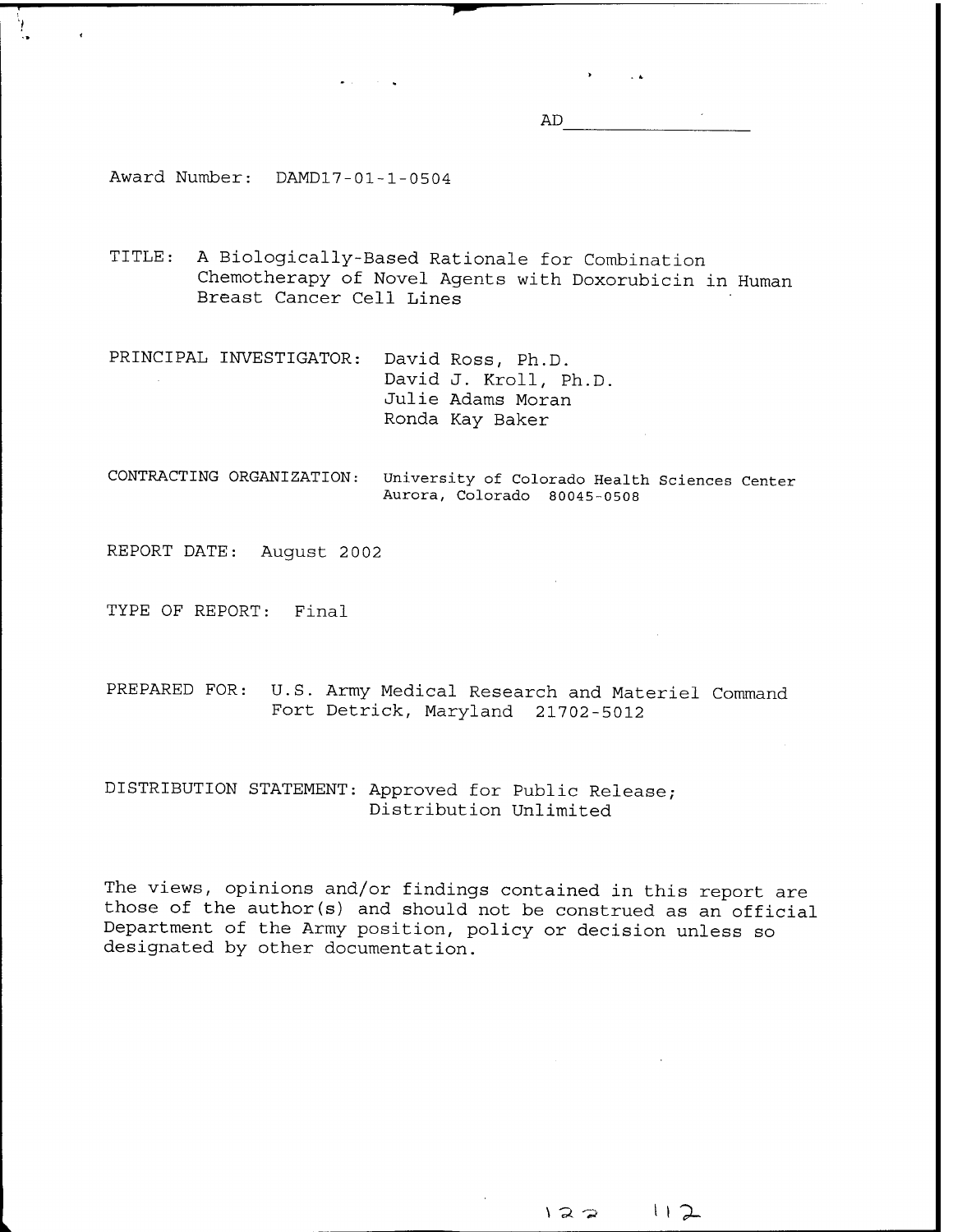|                                                                                                                          | <b>REPORT DOCUMENTATION PAGE</b>                                                                           |                                    | Form Approved                                                                                                                                                                                                                                                                                                                                                                                                         |
|--------------------------------------------------------------------------------------------------------------------------|------------------------------------------------------------------------------------------------------------|------------------------------------|-----------------------------------------------------------------------------------------------------------------------------------------------------------------------------------------------------------------------------------------------------------------------------------------------------------------------------------------------------------------------------------------------------------------------|
|                                                                                                                          |                                                                                                            |                                    | OMB No. 074-0188<br>Public reporting burden for this collection of information is estimated to average 1 hour per response, including the time for reviewing instructions, searching existing data sources, gathering and maintaining                                                                                                                                                                                 |
|                                                                                                                          |                                                                                                            |                                    | the data needed, and completing and reviewing this collection of information. Send comments regarding this burden estimate or any other aspect of this collection of information, including suggestions for<br>reducing this burden to Washington Headquarters Services, Directorate for Information Operations and Reports, 1215 Jefferson Davis Highway, Suite 1204, Arlington, VA 22202-4302, and to the Office of |
| Management and Budget, Paperwork Reduction Project (0704-0188), Washington, DC 20503<br>1. AGENCY USE ONLY (Leave blank) | <b>2. REPORT DATE</b>                                                                                      | 3. REPORT TYPE AND DATES COVERED   |                                                                                                                                                                                                                                                                                                                                                                                                                       |
|                                                                                                                          | August 2002                                                                                                |                                    | Final $(1 \text{ Aug } 01 - 31 \text{ Jul } 02)$                                                                                                                                                                                                                                                                                                                                                                      |
| <b>4. TITLE AND SUBTITLE</b>                                                                                             |                                                                                                            |                                    | <b>5. FUNDING NUMBERS</b>                                                                                                                                                                                                                                                                                                                                                                                             |
|                                                                                                                          | A Biologically-Based Rationale for Combination                                                             |                                    | DAMD17-01-1-0504                                                                                                                                                                                                                                                                                                                                                                                                      |
|                                                                                                                          | Chemotherapy of Novel Agents with Doxorubicin in                                                           |                                    |                                                                                                                                                                                                                                                                                                                                                                                                                       |
| Human Breast Cancer Cell Lines                                                                                           |                                                                                                            |                                    |                                                                                                                                                                                                                                                                                                                                                                                                                       |
| 6. AUTHOR(S)                                                                                                             | David Ross, Ph.D., David J. Kroll, Ph.D., Julie                                                            |                                    |                                                                                                                                                                                                                                                                                                                                                                                                                       |
| Adams Moran, Ronda Kay Baker                                                                                             |                                                                                                            |                                    |                                                                                                                                                                                                                                                                                                                                                                                                                       |
|                                                                                                                          |                                                                                                            |                                    |                                                                                                                                                                                                                                                                                                                                                                                                                       |
| 7. PERFORMING ORGANIZATION NAME(S) AND ADDRESS(ES)                                                                       |                                                                                                            |                                    | 8. PERFORMING ORGANIZATION                                                                                                                                                                                                                                                                                                                                                                                            |
|                                                                                                                          |                                                                                                            |                                    | <b>REPORT NUMBER</b>                                                                                                                                                                                                                                                                                                                                                                                                  |
|                                                                                                                          | University of Colorado Health Sciences Center                                                              |                                    |                                                                                                                                                                                                                                                                                                                                                                                                                       |
| Aurora, Colorado 80045-0508                                                                                              |                                                                                                            |                                    |                                                                                                                                                                                                                                                                                                                                                                                                                       |
|                                                                                                                          |                                                                                                            |                                    |                                                                                                                                                                                                                                                                                                                                                                                                                       |
| E-Mail:<br>dave.ross@uchsc.edu                                                                                           |                                                                                                            |                                    |                                                                                                                                                                                                                                                                                                                                                                                                                       |
|                                                                                                                          | 9. SPONSORING / MONITORING AGENCY NAME(S) AND ADDRESS(ES)                                                  |                                    | 10. SPONSORING / MONITORING                                                                                                                                                                                                                                                                                                                                                                                           |
| U.S. Army Medical Research and Materiel Command                                                                          |                                                                                                            |                                    | <b>AGENCY REPORT NUMBER</b>                                                                                                                                                                                                                                                                                                                                                                                           |
| Fort Detrick, Maryland 21702-5012                                                                                        |                                                                                                            |                                    |                                                                                                                                                                                                                                                                                                                                                                                                                       |
|                                                                                                                          |                                                                                                            |                                    |                                                                                                                                                                                                                                                                                                                                                                                                                       |
|                                                                                                                          |                                                                                                            |                                    |                                                                                                                                                                                                                                                                                                                                                                                                                       |
| <b>11. SUPPLEMENTARY NOTES</b>                                                                                           |                                                                                                            |                                    | 20030122 112                                                                                                                                                                                                                                                                                                                                                                                                          |
|                                                                                                                          |                                                                                                            |                                    |                                                                                                                                                                                                                                                                                                                                                                                                                       |
|                                                                                                                          |                                                                                                            |                                    |                                                                                                                                                                                                                                                                                                                                                                                                                       |
| 12a. DISTRIBUTION / AVAILABILITY STATEMENT                                                                               |                                                                                                            |                                    |                                                                                                                                                                                                                                                                                                                                                                                                                       |
|                                                                                                                          | Approved for Public Release; Distribution Unlimited                                                        |                                    | <b>12b. DISTRIBUTION CODE</b>                                                                                                                                                                                                                                                                                                                                                                                         |
|                                                                                                                          |                                                                                                            |                                    |                                                                                                                                                                                                                                                                                                                                                                                                                       |
|                                                                                                                          |                                                                                                            |                                    |                                                                                                                                                                                                                                                                                                                                                                                                                       |
|                                                                                                                          |                                                                                                            |                                    |                                                                                                                                                                                                                                                                                                                                                                                                                       |
|                                                                                                                          | 13. Abstract (Maximum 200 Words) (abstract should contain no proprietary or confidential information)      |                                    |                                                                                                                                                                                                                                                                                                                                                                                                                       |
|                                                                                                                          |                                                                                                            |                                    | Histone deacetylase inhibitors (HDACI) may increase breast cancer cell susceptibility to topoisomerase poisons                                                                                                                                                                                                                                                                                                        |
|                                                                                                                          | such as doxorubicin (DOX) by increasing expression of topoisomerase IIalpha (topoII). Two HDACIs,          |                                    |                                                                                                                                                                                                                                                                                                                                                                                                                       |
|                                                                                                                          |                                                                                                            |                                    | phenylbutyrate (PB) and trichostatin A (TSA) were investigated for their ability to induce topoII in the estrogen                                                                                                                                                                                                                                                                                                     |
|                                                                                                                          | receptor (ER) positive and ER negative human breast cancer cell lines, MCF-7 and MDA MB 231. No            |                                    |                                                                                                                                                                                                                                                                                                                                                                                                                       |
|                                                                                                                          |                                                                                                            |                                    | measurable changes in topoII protein levels were detected up to 48h after treatment with nontoxic doses of TSA                                                                                                                                                                                                                                                                                                        |
|                                                                                                                          |                                                                                                            |                                    | or PB in either cell line. We, next, determined whether pretreatment with nontoxic doses of either TSA or PB                                                                                                                                                                                                                                                                                                          |
|                                                                                                                          | pretreated plates were no different than controls. Transcription array screening for genes activated by PB |                                    | affected the IC50 of DOX in MCF-7 or MDA MB 231 cells. DOX toxicity curves generated from HDACI                                                                                                                                                                                                                                                                                                                       |
|                                                                                                                          |                                                                                                            |                                    | identified death receptor 5 gene (DR5), a cell surface receptor that induces apoptosis when bound by TNFa                                                                                                                                                                                                                                                                                                             |
|                                                                                                                          |                                                                                                            |                                    | related apoptosis inducing ligand (TRAIL). Similar studies were, therefore, performed with TRAIL. TRAIL                                                                                                                                                                                                                                                                                                               |
|                                                                                                                          |                                                                                                            |                                    | toxicity curves generated from HDACI pretreated plates were no different than controls. In conclusion, nontoxic                                                                                                                                                                                                                                                                                                       |
|                                                                                                                          |                                                                                                            |                                    | doses of HDACIs were insufficient to either induce topoII protein expression or potentiate either doxorubicin or                                                                                                                                                                                                                                                                                                      |
| TRAIL toxicity in MCF-7 or MDA MB 231 cells.                                                                             |                                                                                                            |                                    |                                                                                                                                                                                                                                                                                                                                                                                                                       |
|                                                                                                                          |                                                                                                            |                                    |                                                                                                                                                                                                                                                                                                                                                                                                                       |
| <b>14. SUBJECT TERMS</b>                                                                                                 |                                                                                                            |                                    | <b>15. NUMBER OF PAGES</b>                                                                                                                                                                                                                                                                                                                                                                                            |
|                                                                                                                          | breast cancer, topoisomerase II alpha inhibitor, histone deacetylase                                       |                                    | 16                                                                                                                                                                                                                                                                                                                                                                                                                    |
| inhibitor, TRAIL                                                                                                         |                                                                                                            |                                    | <b>16. PRICE CODE</b>                                                                                                                                                                                                                                                                                                                                                                                                 |
| <b>17. SECURITY CLASSIFICATION</b>                                                                                       | <b>18. SECURITY CLASSIFICATION</b>                                                                         | <b>19. SECURITY CLASSIFICATION</b> | <b>20. LIMITATION OF ABSTRACT</b>                                                                                                                                                                                                                                                                                                                                                                                     |
| OF REPORT                                                                                                                | OF THIS PAGE                                                                                               | OF ABSTRACT                        |                                                                                                                                                                                                                                                                                                                                                                                                                       |
| Unclassified                                                                                                             | Unclassified                                                                                               | Unclassified                       | Unlimited                                                                                                                                                                                                                                                                                                                                                                                                             |
| NSN 7540-01-280-5500                                                                                                     |                                                                                                            |                                    | Standard Form 298 (Rev. 2-89)<br>Prescribed by ANSI Std. Z39-18                                                                                                                                                                                                                                                                                                                                                       |
|                                                                                                                          |                                                                                                            |                                    | 298-102                                                                                                                                                                                                                                                                                                                                                                                                               |

 $\frac{1}{2}$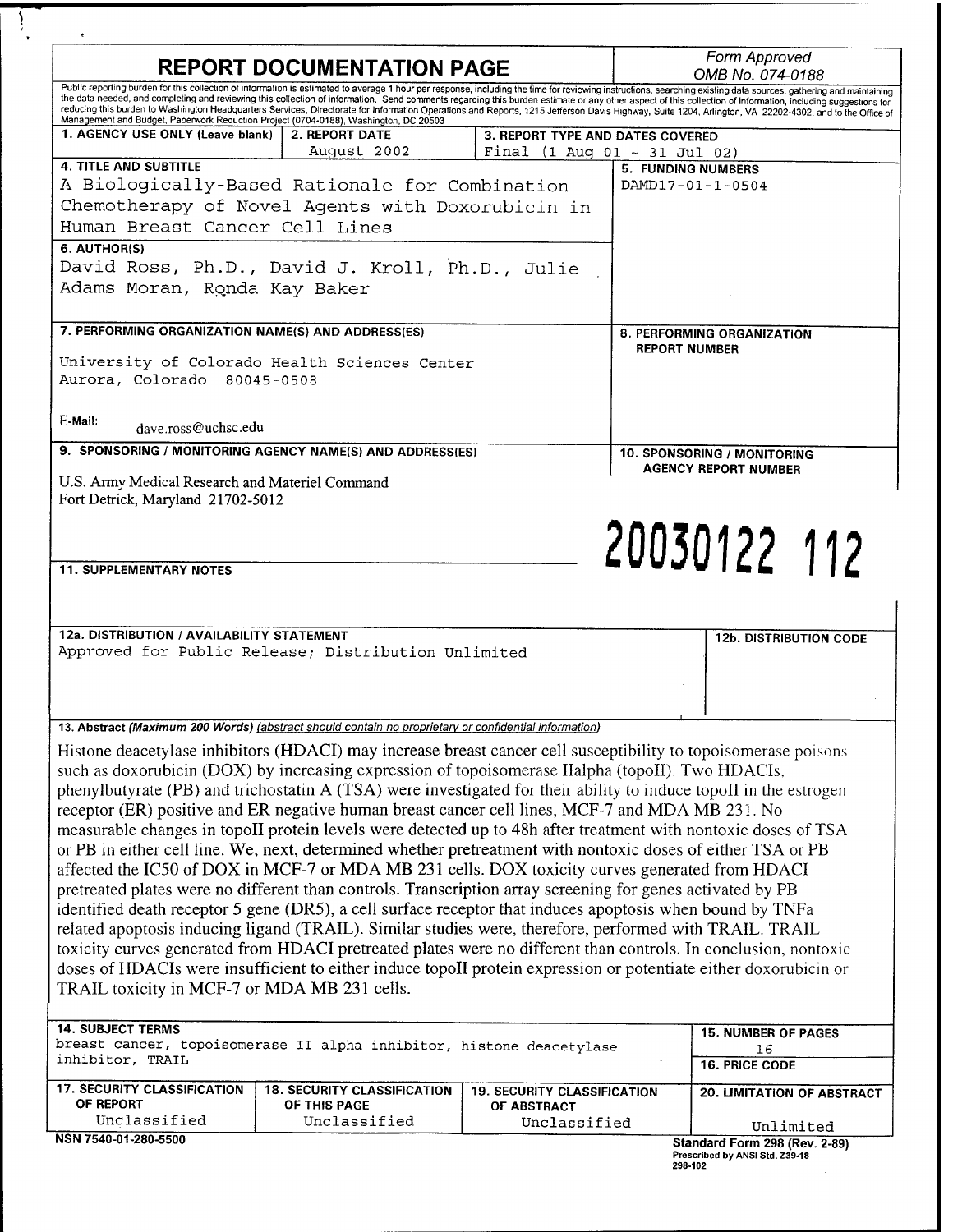# **Table of Contents**

 $\mathcal{L}=\mathcal{L}$ 

 $\bar{\beta}$ 

 $\bar{\phantom{a}}$ 

| Appendix 2: Personnel Receiving Pay from the Research Effort16 |  |
|----------------------------------------------------------------|--|

 $\sim$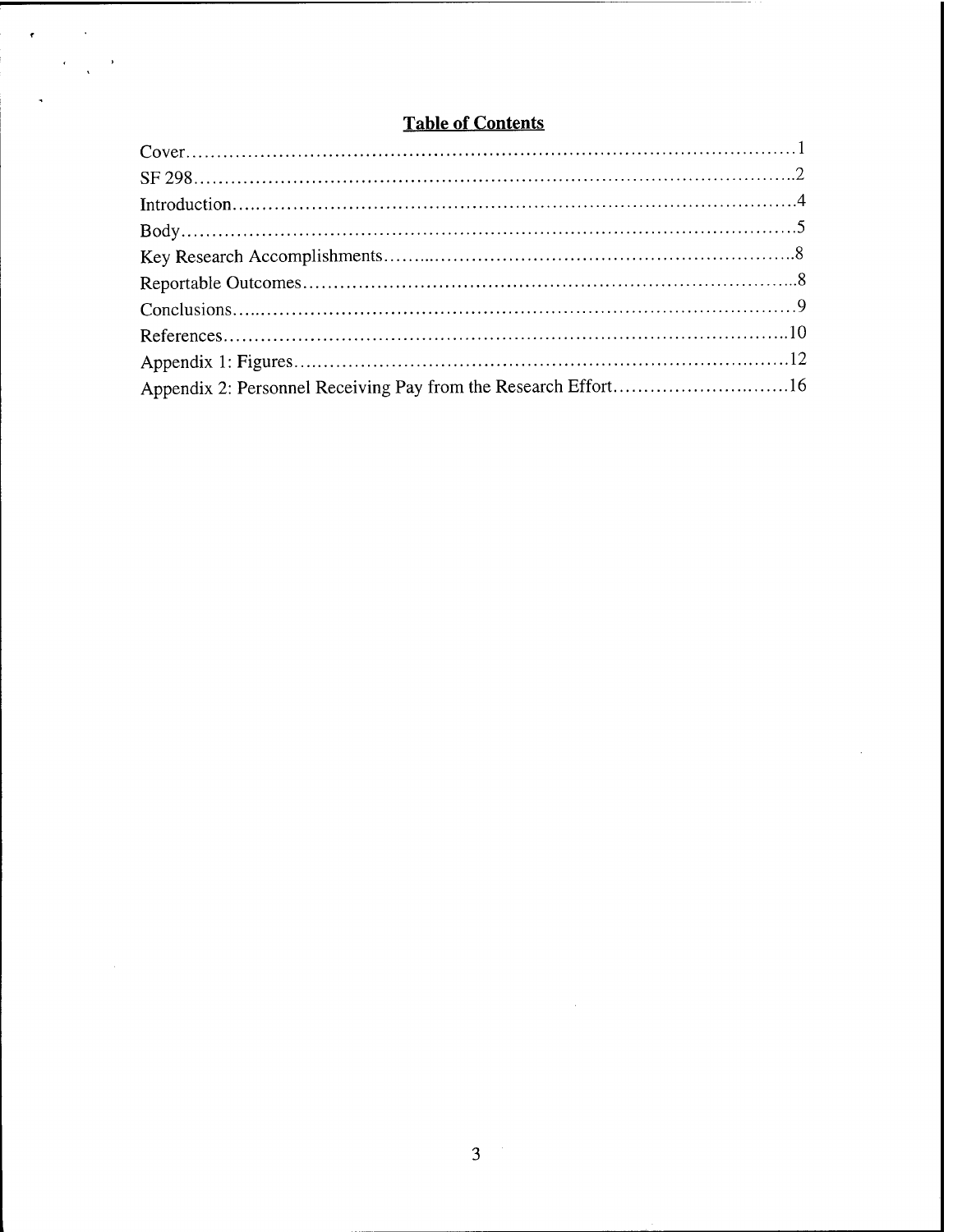#### **Introduction**

It is common to treat cancer patients with a cocktail of cytotoxic chemotherapeutic agents designed to eradicate cancer cells without overwhelming healthy cells. Unfortunately, patient toxicity often necessitates reduced dosing at the expense of therapeutic success. Recently, researchers have been interested in identifying nontoxic adjunct therapies which could be used to increase the sensitivity of cancer cells to more commonly used chemotherapeutics, allowing reduced prolonged dosing for greater therapeutic success in the absence of patient toxicity. In pursuit of this goal, much attention has fallen on a group of agents called histone deacetylase inhibtors (HDACI). As suggested by their name, these compounds prevent deacetylation of histones resulting in a relaxation of the DNA near the hyperacetylated histones. This 'opening up' of DNA appears to facilitate transcription of the DNA and consequent increased expression of a number of genes 1,2. Increased transcription from the topoisomerase II  $\alpha$  (topoII) promoter was observed in NIH3T3 cells treated with the HDACI, trichostatin A (TSA)  $3$ . Topoisomerase poisons such as doxorubicin (DOX) are commonly used chemotherapeutics. The sensitivity of cells to these compounds is directly proportional the amount of intracellular topoll protein expression  $4$ . Transcription of the gene encoding death receptor 5 (DR5) appears to increase in response to the HDACI phenylbutyrate (PB, Kroll unpublished). When bound by its ligand,  $TNF\alpha$  related apoptosis inducing ligand (TRAIL), DR5 initiates a signaling cascade that causes the cell to undergo apoptosis. Although DR5 is widely expressed, TRAIL killing occurs more readily in tumor cells, perhaps due to a lack of expression of the inhibitory decoy receptor, TRID  $5.6$ . HDACIs may, thus, sensitize cells to doxorubicin and/or TRAIL, providing a nontoxic adjunct therapy, which would be expected to work even in advanced breast cancer disease. Increased sensitivity to chemotherapeutics would allow reduced dosing, potentially preventing dose-limiting patient toxicity without jeopardizing therapeutic success.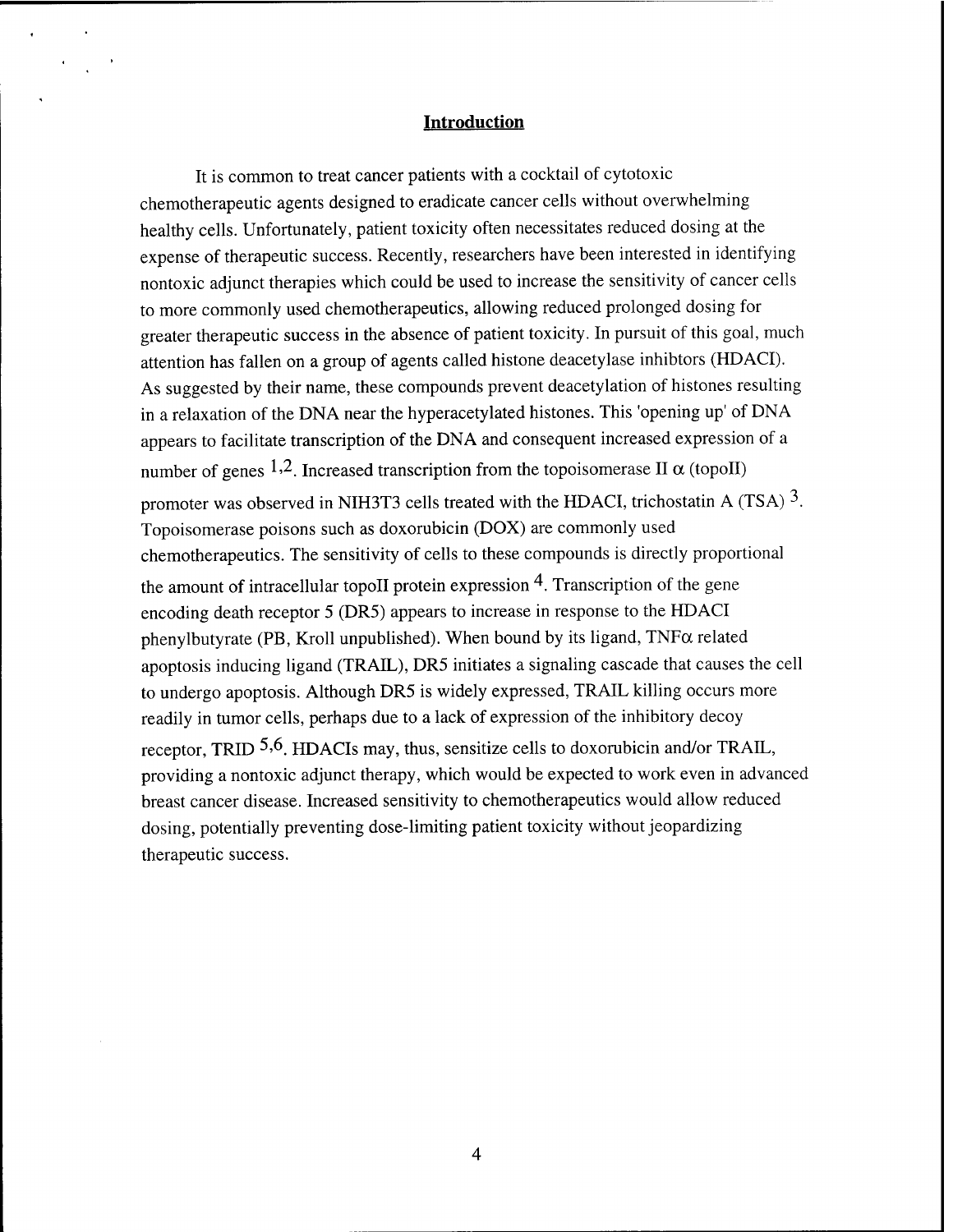#### **Body**

# **1. Optimization studies for induction of topoisomerase II a and death receptor 5 by histone deacetylase inhibitors.**

In order to address the hypothesis that histone deacetylase inhibitors (HDACI) induce expression of topoisomerase  $II\alpha$  (topoll) protein in human breast cancer cells lines, we first determined the toxicity of two HDACIs, phenyl butyrate (PB) and trichostatin A (TSA) in the estrogen receptor positive human breast cancer cell line, MCF-7 as well as in the estrogen receptor negative human breast cancer cell line, MDA MB 231. Zhou et al (2000)  $7$  recently reported differentiation of both MCF-7 and MDA MB 231 cells in which histone deacetylase activity was lost. Growth inhibition of normal human breast epithelial cells, MCF-7 cells, and MDA MB 231 cells, probably due to differentiation, was also observed in response to PB by Davis et al (2000)  $8$ . Sodium butyrate, another HDACI, induced apoptosis in MCF-7 cells and G2/M arrest in MDA MB 231 cells  $9$ . TSA has also been reported to reduce colony formation by MDA MB 231 cells  $10$  and cause cell death in MCF-7 cells  $11$ . It was, therefore, necessary to determine PB and TSA toxicity in both MCF-7 and MDA MB 231 cells so that topoll and DR5 induction could be evaluated in the absence of confounding toxicity.

## *Methods*

MCF-7 cells were cultured in Eagles minimum essential media supplemented with 1 mm sodium pyruvate, 0.01 mg/ml bovine insulin, 10% fetal bovine serum, and  $1\%$ penicillin/streptomycin/L-glutamine at 37°C under a humidified atmosphere (5% C02/air). MDA MB 231 cells were cultured in minimum essential media supplemented with 10% fetal bovine serum and 1% penicillin/streptomycin/L-glutamine at 37°C under a humidified atmosphere (5%  $CO<sub>2</sub>/air$ ).

Toxicity of either PB or TSA was determined as follows. Briefly, cells were plated in 96 well plates at 20,000 cells/ml in complete media. 18h later, media was replaced with complete media containing  $0 - 50$  mM PB or  $0 - 1$   $\mu$ M TSA. Cells were exposed to treatments for 24h @37°C under a humidified atmoshpere (5% C02/air). After the treatment period, treatment-containing media was replaced with fresh media and cells were allowed to recover for 3-5 days. Cells were then exposed to <sup>1</sup> mg/ml 3- [4,5-domethylthiazol-2-yl]-2,5-diphenyl tetrazolium bromide (MTT reagent) in complete media for 4 h @37°C under a humidified atmoshpere (5% C02/air), after which time media was removed and formazan crystals were dissolved in dimethylsulfoxide and quantitated at 550 nm on a Thermomax microplate reader.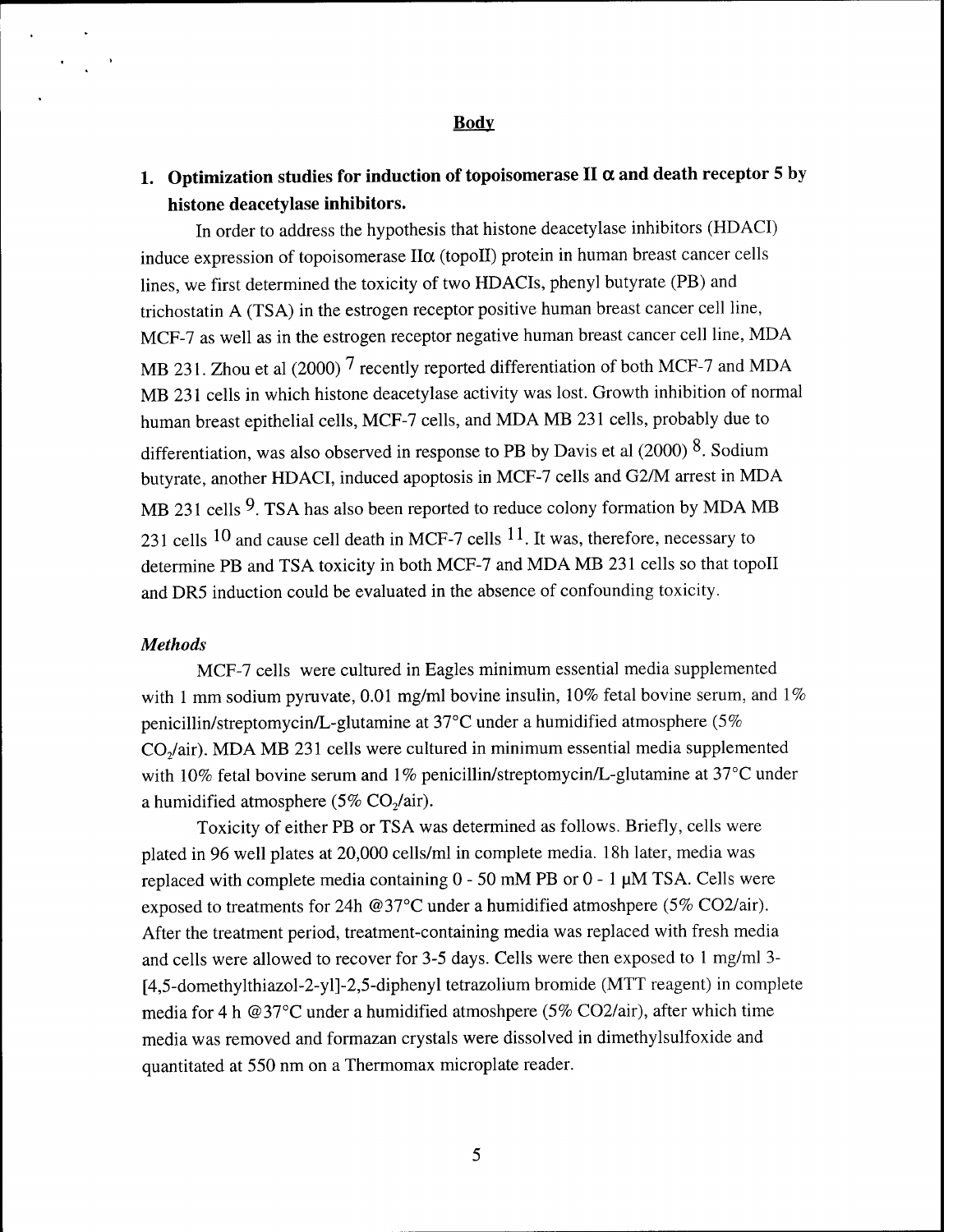Cells were plated in complete media for induction studies. 18h later, media was replaced with complete media containing 0, 1, 2 mM PB (MDA MB 231), 0, 0.5, <sup>1</sup> mM PB ( MCF-7), or 0, 1, 10 nM TSA (both cell lines). Monolayers were collected at various time points after treatment as follows. Each 100 mm plate was rinsed twice with ice cold PBS and then scraped into 0.5 ml 2X SDS Laemmli Sample Buffer (Sigma). Samples were sheared with 18 gauge needle to break up DNA until viscosity was reduced enough to allow accurate pipetting. Samples were then boiled for 3-5 min and 20 ul/lane separated on a 4-20% gradient polyacrylamide gel electrophoresis. Protein was transferred to PVDF membranes and probed with an anti topoll antibody. In order to control for loading, membranes were also probed with anti actin antibody. Membranes were developed using enhanced chemiluminescence.

### *Data*

Toxicity curves are shown in Figure <sup>1</sup> (Appendix 1). Based on these toxicity curves, nontoxic concentrations of PB and TSA were selected to use in induction studies.

No change in topoll alpha protein levels were detected in either cell line with any of the treatments 12, 24, or 48h after treatment (Figure 2, Appendix 1). Protein levels were also assessed 18 h after TSA treatment in both cell lines. As at other time points, no change in topoll protein was observed (data not shown).

#### **Summary** of Results

In summary, we were unable to detect any measurable induction of topoisomerase II alpha protein by nontoxic doses of either PB or TSA in either human breast cancer cell line. The toxicity of topoisomerase poisons is directly correlated with the amount of topoII protein in the cell  $4$ . The protein induction experiments described above were the critical experiments and the lack of change in intracellular topoll protein levels precluded further investigation of mechanisms of protein induction.

# **2. Determination of HDACI induced changes in sensitivity to doxorubicin and TRAIL**

Recently, researchers reported that inhibition of histone deacetylase increased the sensitivity of two human cell lines to topoisomerase II poisons despite a lack of detectable topoll induction  $12$ . We therefore decided to proceed with the second portion of the work regardless of the negative results obtained in the work described above.

6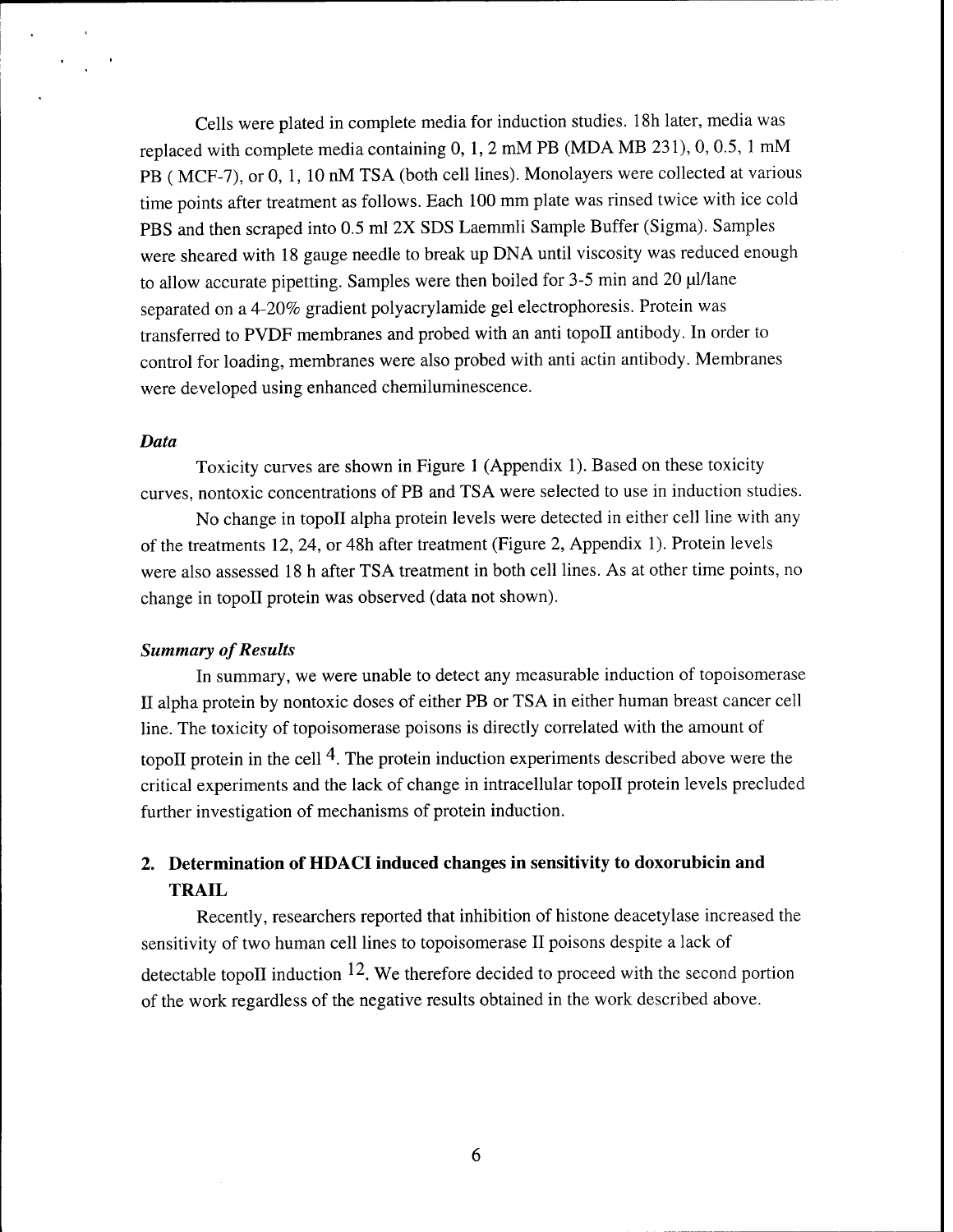#### *Methods*

In order to determine whether HDACI exposure sensitized human breast cancer cell lines to doxorubicin (topoisomerase poison) or TRAIL (DR5 ligand), we used MTT assay described in section one. Briefly, cells were plated in 96 well plates at 40,000 cells/ml (MCF-7) or 30,000 cells/ml (MDA MB 231) in complete media. 18h later, media was supplemented with 0.4 mM PB (MCF-7), 0.8 mM PB (MDA MB 231), PBS (vehicle control for PB), <sup>1</sup> nM TSA (MCF-7), 10 nM TSA (MDA MB 231), or EtOH (TSA vehicle control). Cells were exposed to pretreatments for 24h @37°C under a humidified atmoshpere (5% C02/air). After the pretreatment period, pretreatment-containing media was replaced with fresh incomplete media containing  $0 - 200 \mu M$  doxorubicin or  $0 - 10$ ug/ml TRAIL for 2h. Cells were allowed to recover in treatment-free complete media for 3-5 days. Cells were then exposed to <sup>1</sup> mg/ml MTT reagent in complete media for 4 h @37°C under a humidified atmoshpere (5% C02/air), after which time media was removed and formazan crystals were dissolved in dimethylsulfoxide and quantitated at 550 nm on a Thermomax microplate reader.

#### *Data*

Doxorubicin toxicity curves generated from plates of either MCF-7 or MDA MB 231 cells pretreated with nontoxic doses of PB or TSA were no different than those generated from plates pretreated with vehicle controls (Figure 3, Appendix 1). TSA pretreatment also failed to affect the sensitivity of MCF-7 or MDA MB 231 cells to TRAIL (Figure 4, Appendix 1). Experiments shown in Figure 4 revealed no difference between TSA pretreated and vehicle pretreated cells with regard to TRAIL susceptibility.

#### **Summary** of Results

In summary, both PB and TSA failed to affect the sensitivity of either MCF-7 or MDA MB 231 cells to doxorubicin. This is consistent with the lack of induction of topoll observed in the first phase of experiments. Experiments using TRAIL showed no increased toxicity in cells pretreated with TSA.

#### *Potential Problems*

Unfortunately, TRAIL was received in solution and, despite efforts to minimize freeze thawing, the stability of the preparation of TRAIL is undocumented. It remains a possibility that experiments using other more stable formulations of TRAIL may yield more promising results.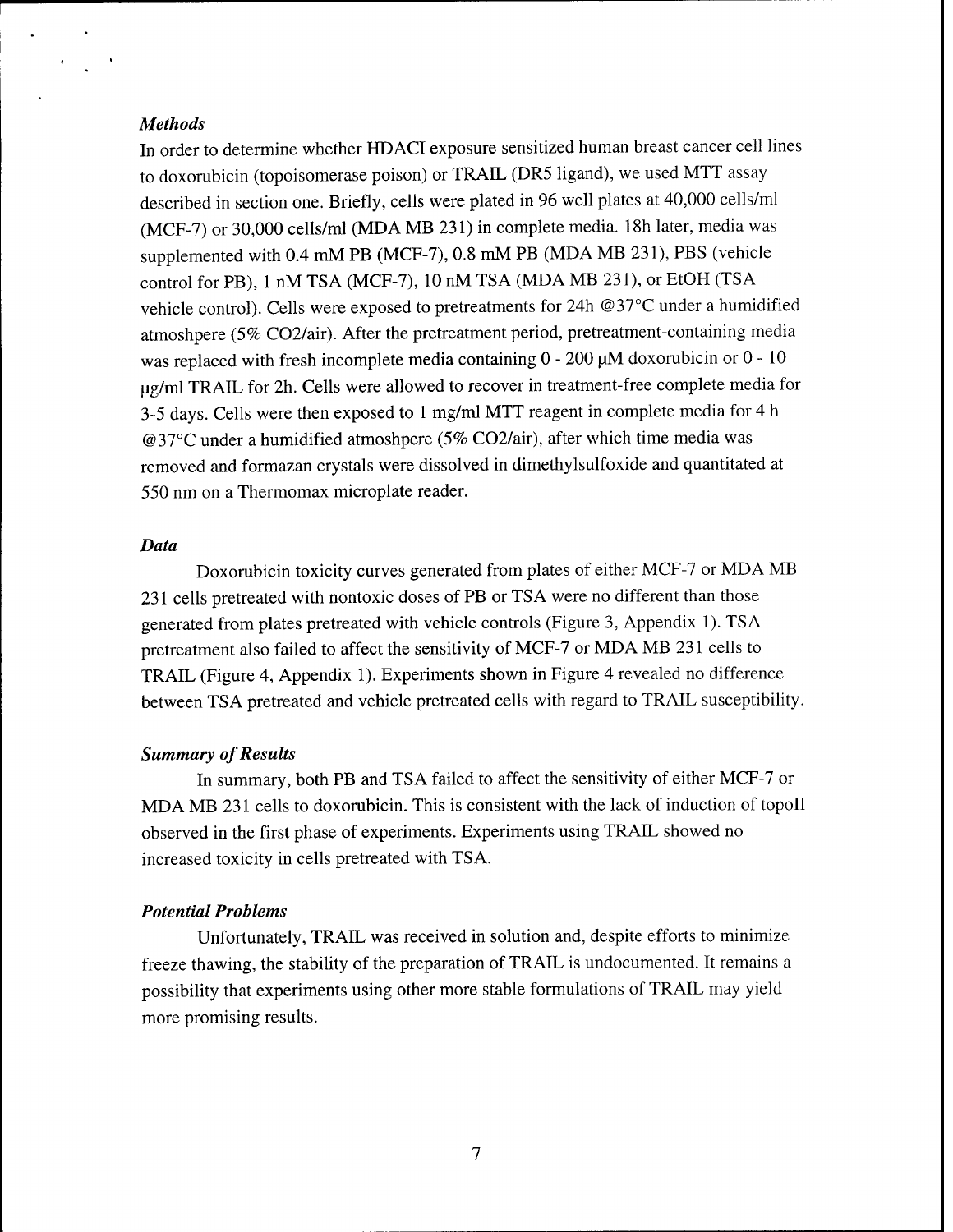# **Key Research Accomplishments**

- $\triangleright$  Phenylbutyrate failed to induce topoisomerase II $\alpha$  protein in MCF-7 cells.
- $\triangleright$  Phenylbutyrate failed to induce topoisomerase II $\alpha$  protein in MDA MB 231 cells.
- $\triangleright$  Trichostatin A failed to induce topoisomerase II $\alpha$  protein in MCF-7 cells.
- $\triangleright$  Trichostatin A failed to induce topoisomerase II $\alpha$  protein in MDA MB 231 cells.
- $\triangleright$  MCF-7 cells pretreated with phenylbutyrate were no more sensitive to the topoisomerase  $II\alpha$  inhibitor, doxorubicin, than MCF-7 cells pretreated with vehicle control.
- > MDA MB 231 cells pretreated with phenylbutyrate were no more sensitive to doxorubicin than MDA MB 231 cells pretreated with vehicle control.
- $\triangleright$  MCF-7 cells pretreated with trichostatin A were no more sensitive to doxorubicin than MCF-7 cells pretreated with vehicle control.
- > MDA MB 231 cells pretreated with trichostatin A were no more sensitive to doxorubicin than MDA MB 231 cells pretreated with vehicle control.
- > MCF-7 cells pretreated with trichostatin A were no more sensitive to TRAIL than MCF-7 cells pretreated with vehicle control.
- > MDA MB 231 cells pretreated with trichostatin A were no more sensitive to TRAIL than MDA MB 231 cells pretreated with vehicle control.

#### **Reportable Outcomes**

This data will be submitted for presentation at the 2003 American Association for Cancer Research Meeting.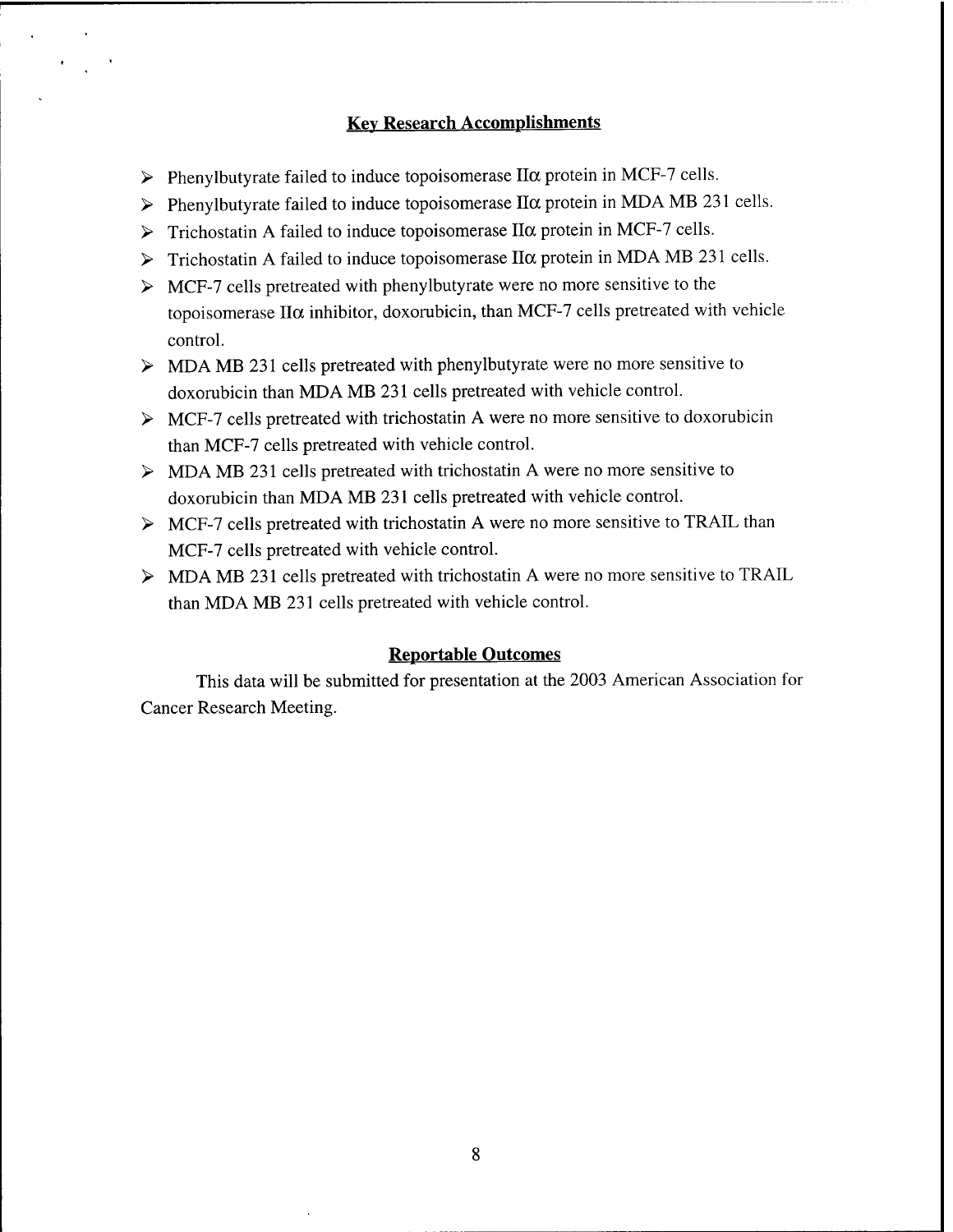# **Conclusions**

We were unable to see any HDACI induced changes in sensitivity of MCF-7 or MDA MB 231 cells to doxorubicin or TRAIL. Despite these negative results, HDACI should not be abandoned as a potential adjunct therapeutic for cancer therapy. Future work may be more successful using other cellular systems. Also, topoisomerase  $II\alpha$ protein expression varies significantly with cell cycle and is induced to a much greater extent in G1/G0 cells  $3$ . HDACI induction of topoII protein may, therefore, be more easily detected in synchronized cultures. Keane et al  $(1999)^{13}$  reported that doxorubicin increased TRAIL-induced apoptosis and others have observed that DR5 is induced by DNA damage  $14$ . It would be interesting to determine whether this synergistic toxicity between doxorubicin and TRAIL was further enhanced by HDACI pretreatment. Combinatorial chemotherapy including HDACI remains a potentially interesting area for study, although we were unable to provide evidence supporting its use in two human breast cancer cell lines.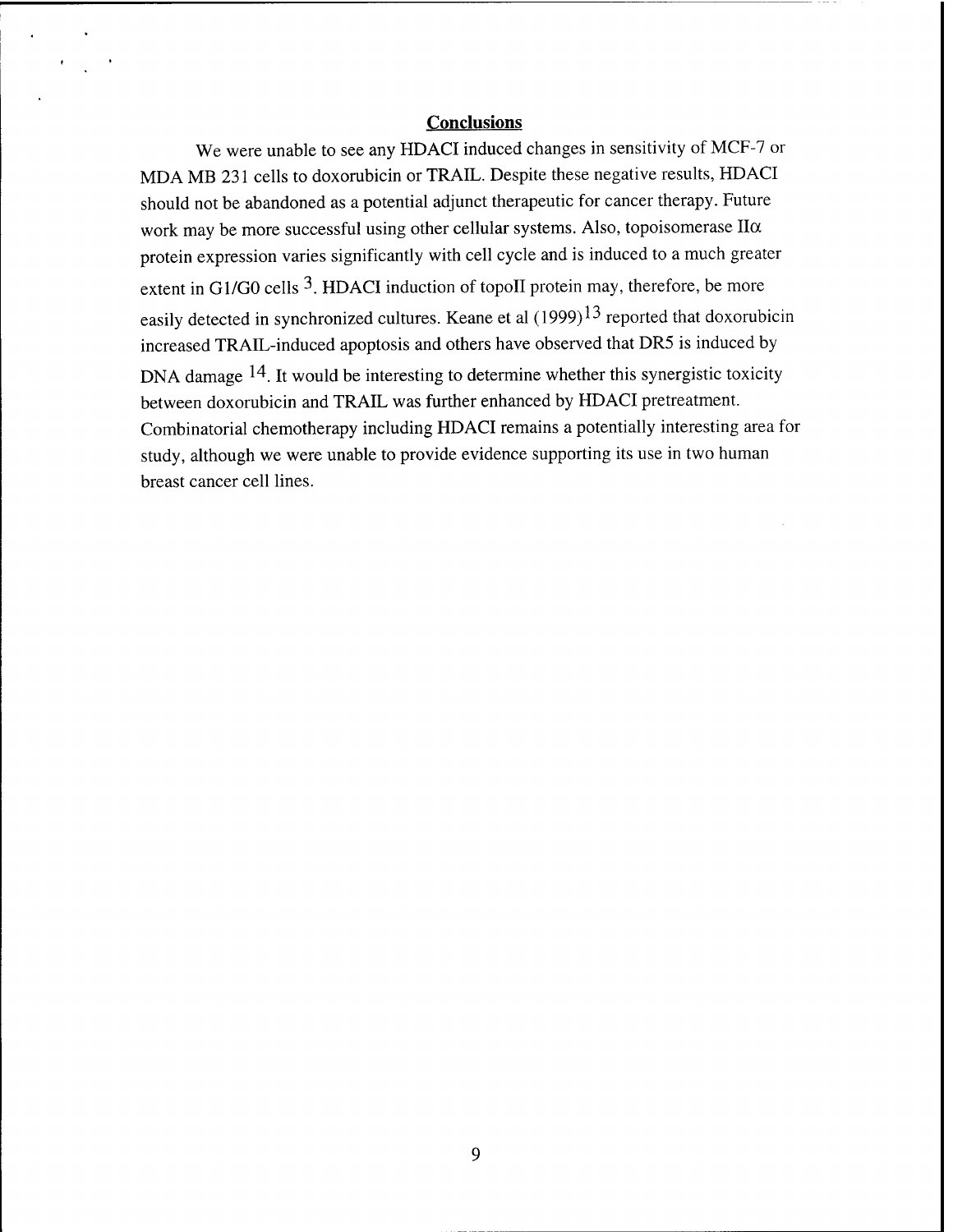## **References**

1. Vidali, G., Boffa, L. C, Bradbury, E. M. & Allfrey, V. G. Butyrate suppression of histone deacetylation leads to accumulation of multiacetylated forms of histones H3 and H4 and increased DNase I sensitivity of the associated DNA sequences. *Proc Natl Acad Sei US AIS,* 2239-2243. (1978).

2. Boffa, L. C., Vidali, G., Mann, R. S. & Allfrey, V. G. Suppression of histone deacetylation in vivo and in vitro by sodium butyrate. *J Biol Chem* **253,** 3364-3366. (1978).

3. Adachi, N., Nomoto, M., Kohno, K. & Koyama, H. Cell-cycle regulation of the DNA topoisomerase Ilalpha promoter is mediated by proximal CCAAT boxes: possible involvement of acetylation. *Gene* **245,** 49-57.

4. Davies, S. M., Robson, C. N., Davies, S. L. & Hickson, I. D. Nuclear topoisomerase II levels correlate with the sensitivity of mammalian cells to intercalating agents and epipodophyllotoxins. *J Biol Chem* **263,** 17724-17729. (1988).

5. Sheridan, J. P. *et al.* Control of TRAIL-induced apoptosis by a family of signaling and decoy receptors. *Science* **277,** 818-821. (1997).

6. Pan, G. *et al.* An antagonist decoy receptor and a death domain-containing receptor for TRAIL. *Science* **277,** 815-818. (1997).

7. Zhou, Q. *et al.* Rapid induction of histone hyperacetylation and cellular differentiation in human breast tumor cell lines following degradation of histone deacetylase-1. *J Biol Chem* **275,** 35256-35263. (2000).

8. Davis, T., Kennedy, C, Chiew, Y. E., Clarke, C. L. & deFazio, A. Histone deacetylase inhibitors decrease proliferation and modulate cell cycle gene expression in normal mammary epithelial cells. *Clin Cancer Res* 6, 4334-4342. (2000).

9. Chopin, V., Toillon, R. A., Jouy, N. & Le Bourhis, X. Sodium butyrate induces P53-independent, Fas-mediated apoptosis in MCF- 7 human breast cancer cells. *Br J Pharmacol* **135,** 79-86. (2002).

10. Bovenzi, V. & Momparler, R. L. Antineoplastic action of 5-aza-2'-deoxycytidine and histone deacetylase inhibitor and their effect on the expression of retinoic acid receptor beta and estrogen receptor alpha genes in breast carcinoma cells. *Cancer Chemother Pharmacol* 48, 71-76. (2001).

11. Schmidt, K., Gust, R. & Jung, M. Inhibitors of histone deacetylase suppress the growth of MCF-7 breast cancer cells. *Arch Pharm (Weinheim)* **332,** 353-357. (1999).

12. Kim, M., Blake, M., Baek, J. & Carrier, F. Inhibition of histone deacetylase increases topoisomerase inhibitors efficiency in cells clinically resistant to Top2 inhibitors. *Proceedingsfor the American Association for Cancer Research* **43,** 2533 (2002).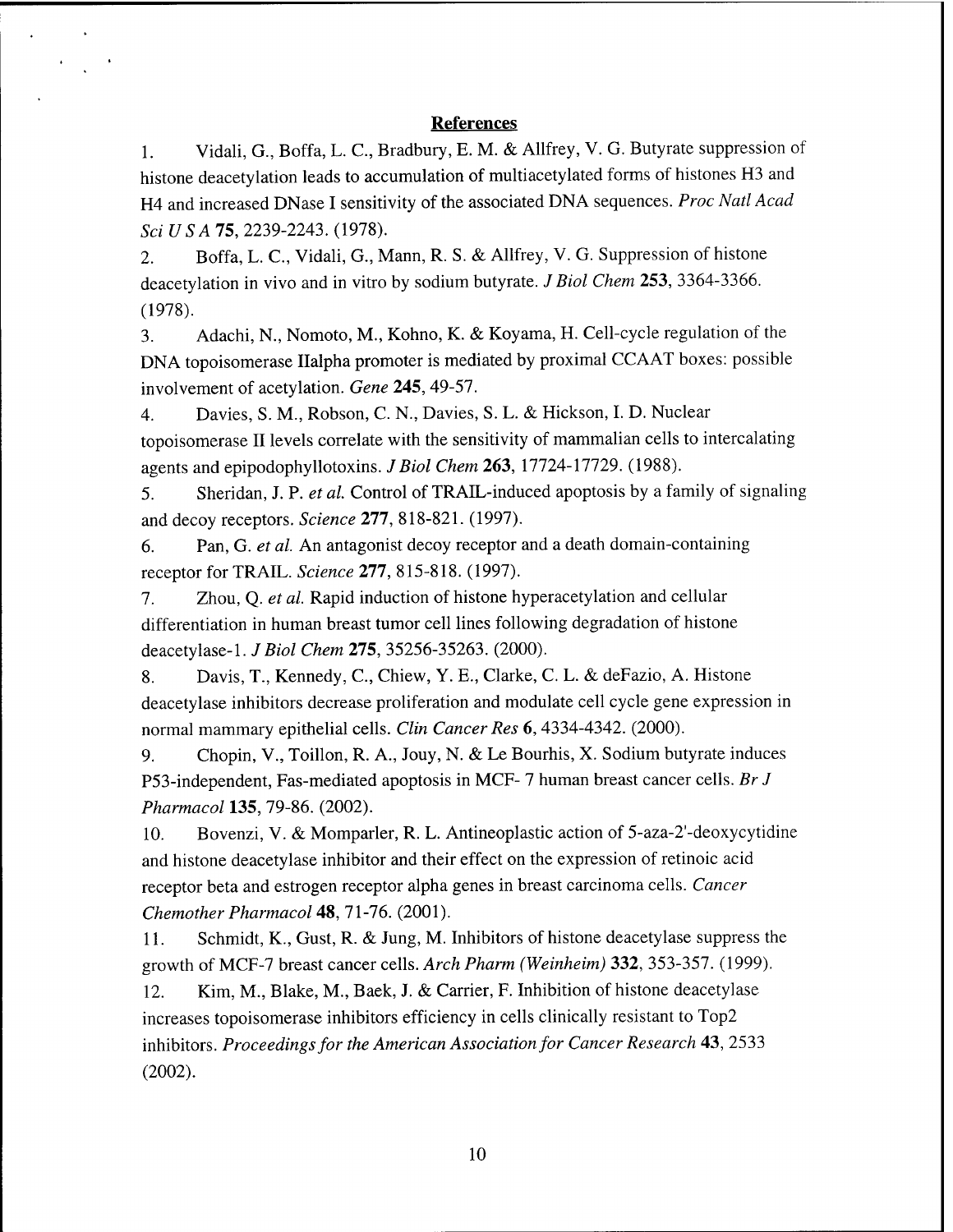13. Keane, M. M., Ettenberg, S. A., Nau, M. M., Russell, E. K. & Lipkowitz, S. Chemotherapy augments TRAIL-induced apoptosis in breast cell lines. *Cancer Res* 59, 734-741. (1999).

14. Wang, T. T. & Jeng, J. Coordinated regulation of two TRAIL-R2/KILLER/DR5 mRNA isoforms by DNA damaging agents, serum and 17beta-estradiol in human breast cancer cells. *Breast Cancer Res Treat* 61, 87-96. (2000).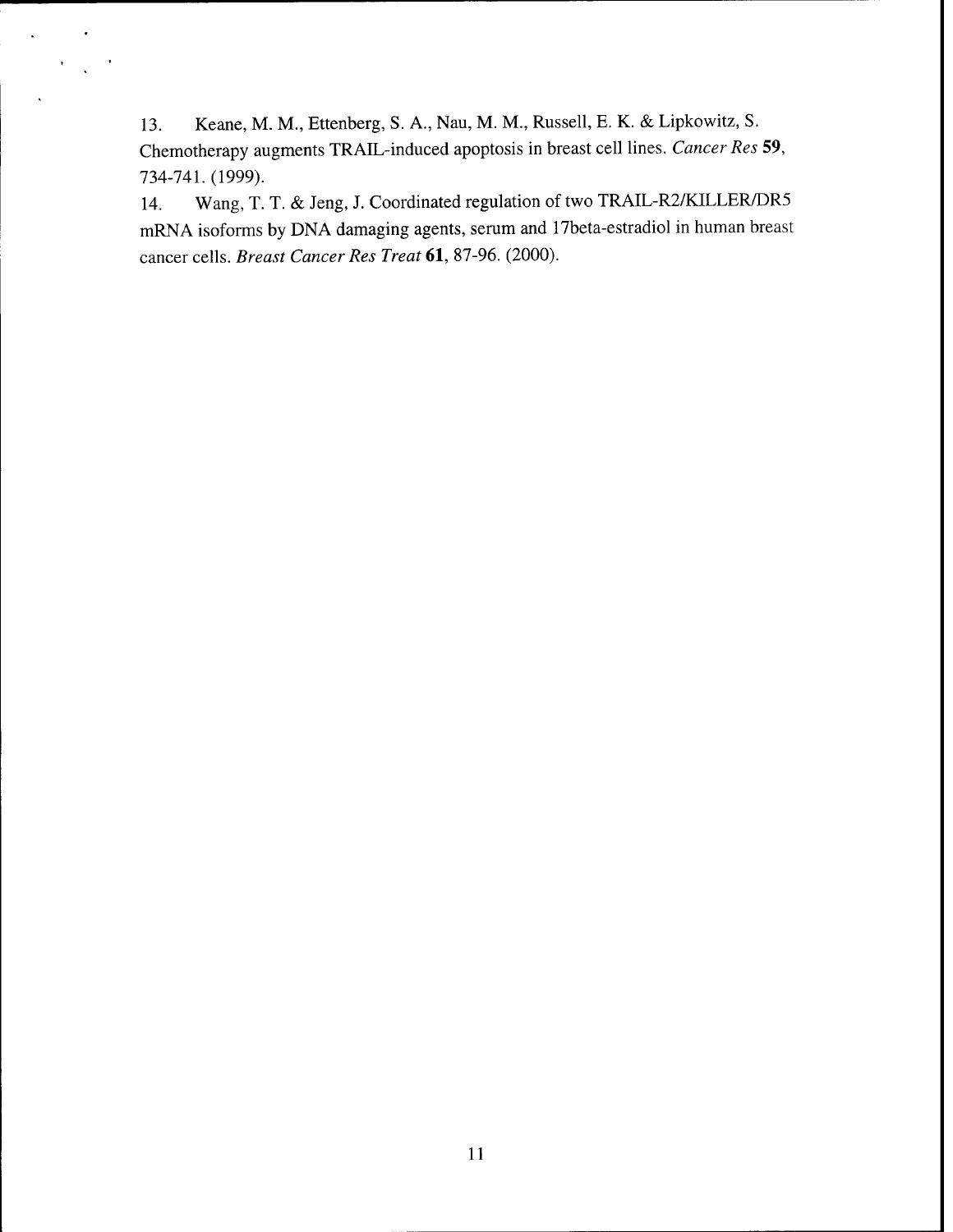

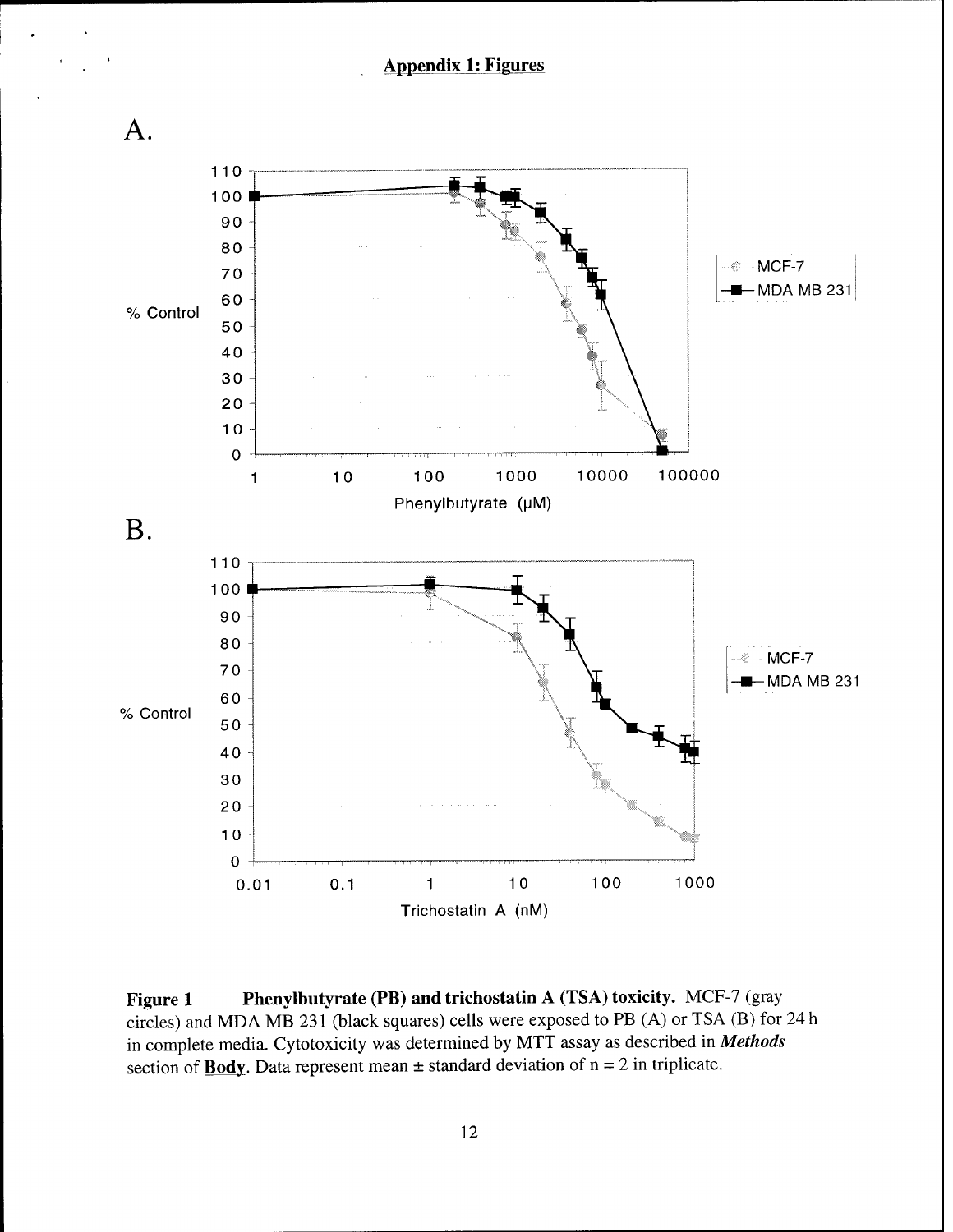# A. MDAMB231

| 12 <sub>h</sub> |        |       | 24 h |  |                                                                                                                     |                             |
|-----------------|--------|-------|------|--|---------------------------------------------------------------------------------------------------------------------|-----------------------------|
|                 |        |       |      |  | $\sim$ $\sim$                                                                                                       | mM PB                       |
|                 |        |       |      |  | <u> 1999 - 1999 - 1999 - 1999 - 1999 - 1999 - 1999 - 1999 - 1999 - 1999 - 1999 - 1999 - 1999 - 1999 - 1999 - 19</u> | – topoisomerase II $\alpha$ |
|                 | an Tin | <br>÷ |      |  | The Corp.                                                                                                           | actin                       |

B. MCF-7

| 12 h                      | 24 h        | 48 h     |                              |
|---------------------------|-------------|----------|------------------------------|
| 0.5                       | 0.5<br>0    | 0.5<br>0 | mM PB                        |
| maadaan<br>Baara in un vo | 49          |          | —— topoisomerase II $\alpha$ |
| . .                       | <b>ALC:</b> |          | actin                        |

C. MDAMB231





**Figure 2 Phenylbutyrate (PB) and trichostatin A (TSA) failed to induce topoisomerase II a protein.** MDA MB <sup>231</sup> (A, C) and MCF-7 (B, D) cells were exposed to various concentrations PB (A, B) or TSA (C, D) for 12, 24, or 48 h in complete media. Cells were harvested and protein detected by immunoblot analysis as described in *Methods* section of **Body.** Membranes were probed for actin as a loading control.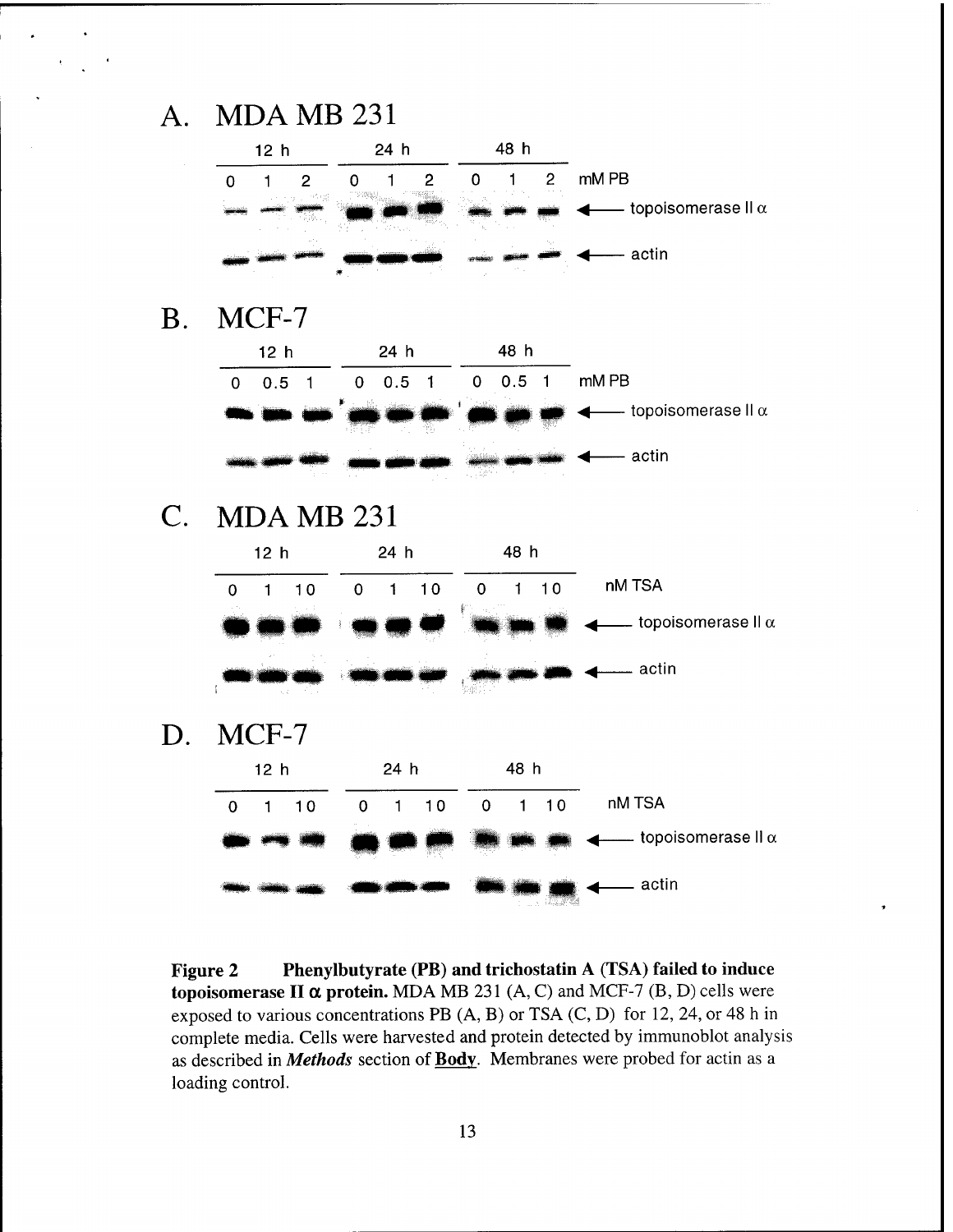



**Figure 3 Pretreatment with either phenylbutyrate (PB) or trichostatin A (TSA) failed to affect doxorubicin toxicity.** MDA MB 231 (A) and MCF-7 (B) cells were pretreated with nontoxic concentrations of PB or TSA or vehicle controls for 24 h in complete media. Cells were then exposed to doxorubicin for 2 h in incomplete media. Cytotoxicity was assessed by MTT assay as described in *Methods* section of Body. Data are mean  $\pm$  standard deviation of  $n = 1$  in triplicate.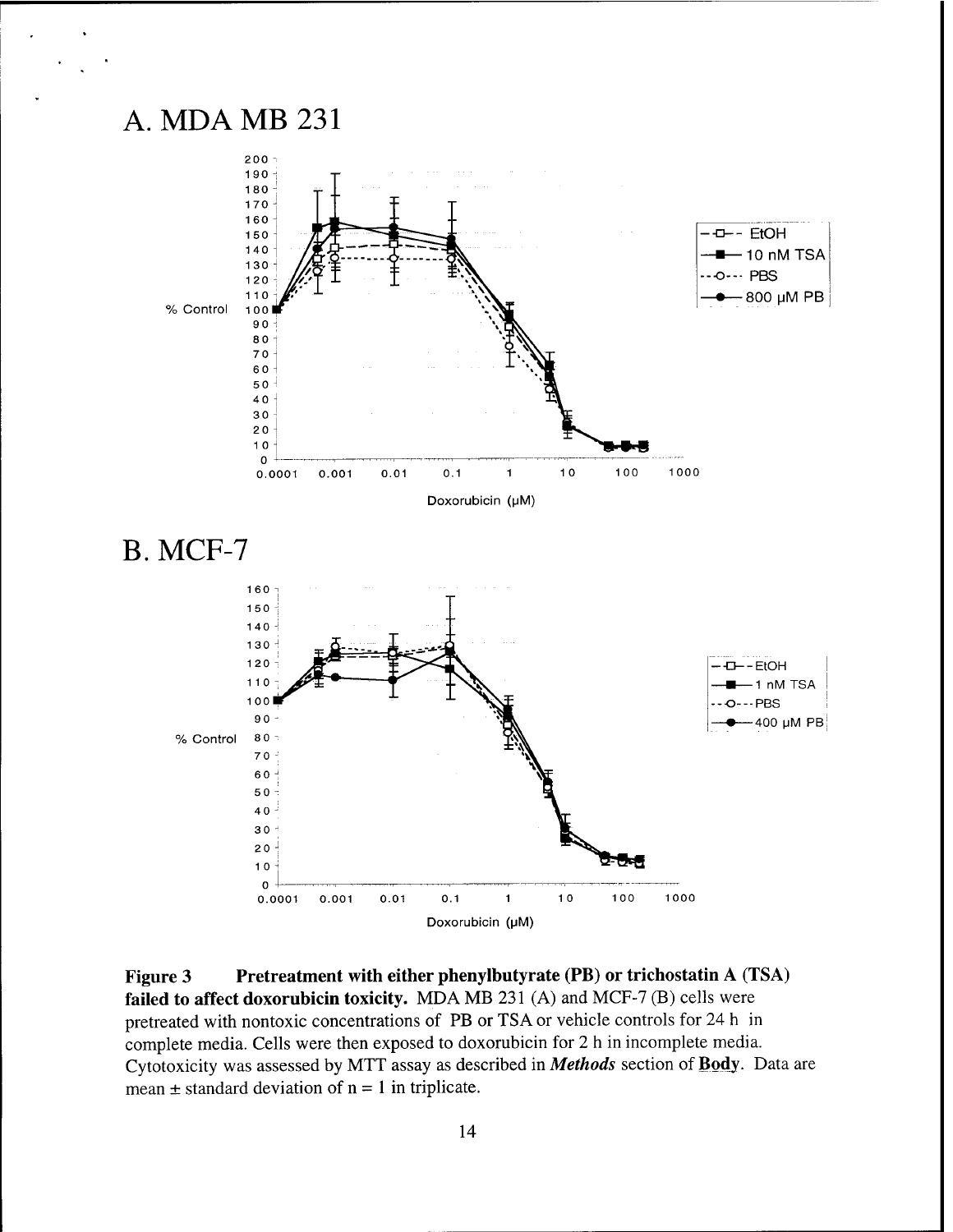

**Figure 4 Pretreatment with trichostatin A (TSA) failed to affect TRAIL toxicity.** MCF-7 (circles) and MDA MB 231 (squares) cells were pretreated with nontoxic concentrations of TSA (black symbols) or EtOH (vehicle control; gray symbols) for 24 h in complete media. Cells were then exposed to TRAIL for 2 h in incomplete media. Cytotoxicity was assessed by MTT assay as described in *Methods* section of **Body.** Data are mean  $\pm$  standard deviation of  $n = 1$  in triplicate.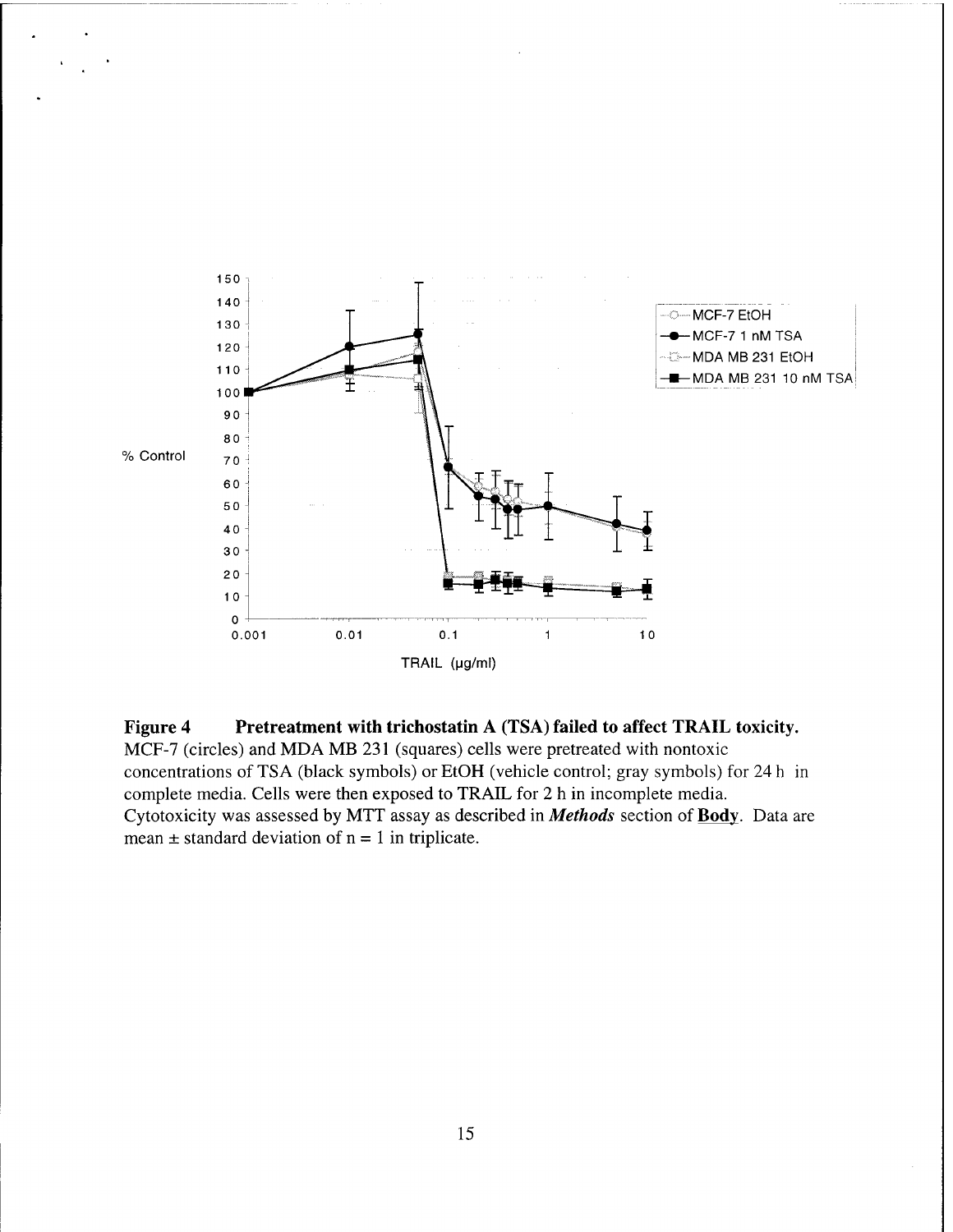# **Appendix 2: Personnel Receiving Pay from the Research Effort**

 $\ddot{\phantom{a}}$ 

 $\frac{1}{\sqrt{2}}$  $\ddot{\phantom{0}}$